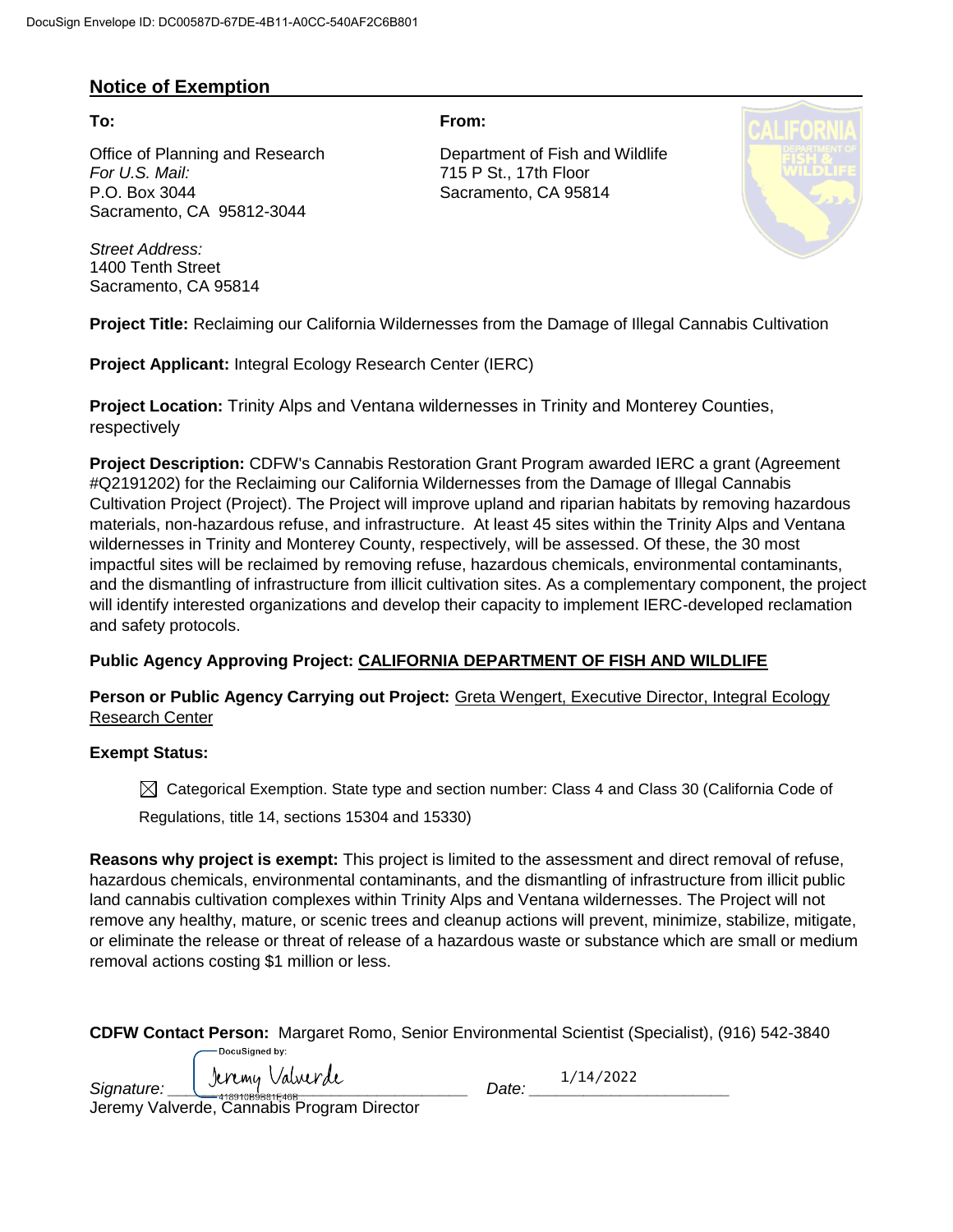# **ATTACHMENT TO NOTICE OF EXEMPTION**

## **Re: Reclaiming our California Wildernesses from the Damage of Illegal Cannabis Cultivation**

The California Department of Fish and Wildlife (CDFW) developed the Cannabis Restoration Grant Program (CRGP) to support clean up, remediation, and restoration efforts in watersheds affected by cannabis cultivation pursuant to Revenue and Taxation Code Section 34019(f)(2).

Pursuant to Fish and Game Code Section 1501.5(b), CDFW awarded Integral Ecology Research Center (IERC) a grant (Agreement #Q2191202) for the implementation of Reclaiming our California Wildernesses from the Damage of Illegal Cannabis Cultivation (Project). The general purpose of the Project includes the assessment and direct removal of refuse, hazardous chemicals, environmental contaminants, and the dismantling of infrastructure from illicit public land cannabis cultivation complexes within Monterey and Trinity County. As a complementary component, the project will identify interested organizations and develop their capacity to implement IERC-developed reclamation and safety protocols.

## **Categorical Exemptions for Minor Alterations to Land**

CDFW concluded that the Project meets the criteria of the categorical exemption contained in CEQA Guidelines Sections 15304 (Minor Alterations to Land). Therefore, the Project is exempt from the provisions of CEQA under the Class 4 exemption.

The Class 4 exemption applies to minor public or private alterations in the condition of land, water, and/or vegetation which do not involve removal of healthy, mature, scenic trees except for forestry and agricultural purposes. The general purpose of the Project is to remove 97% of all refuse, toxicants, and infrastructure. It will include upland refuse and infrastructure removal and will extend to include removal of refuse and stream diversions within riparian areas. The Project will not remove any healthy, mature, or scenic trees. In addition, the Project's reclamation activities that include alterations to land, water, or vegetation will occur on existing officially designated wildlife management areas and will result in improvement of habitat for fish and wildlife resources.

## **Categorical Exemption for Minor Actions to Prevent, Minimize, Stabilize, Mitigate or Eliminate the Release or Threat of Release of Hazardous Waste or Hazardous Substances.**

CDFW concluded that the Project falls within the Class 30 categorical exemption, Minor Actions to Prevent, Minimize, Stabilize, Mitigate or Eliminate the Release or Threat of